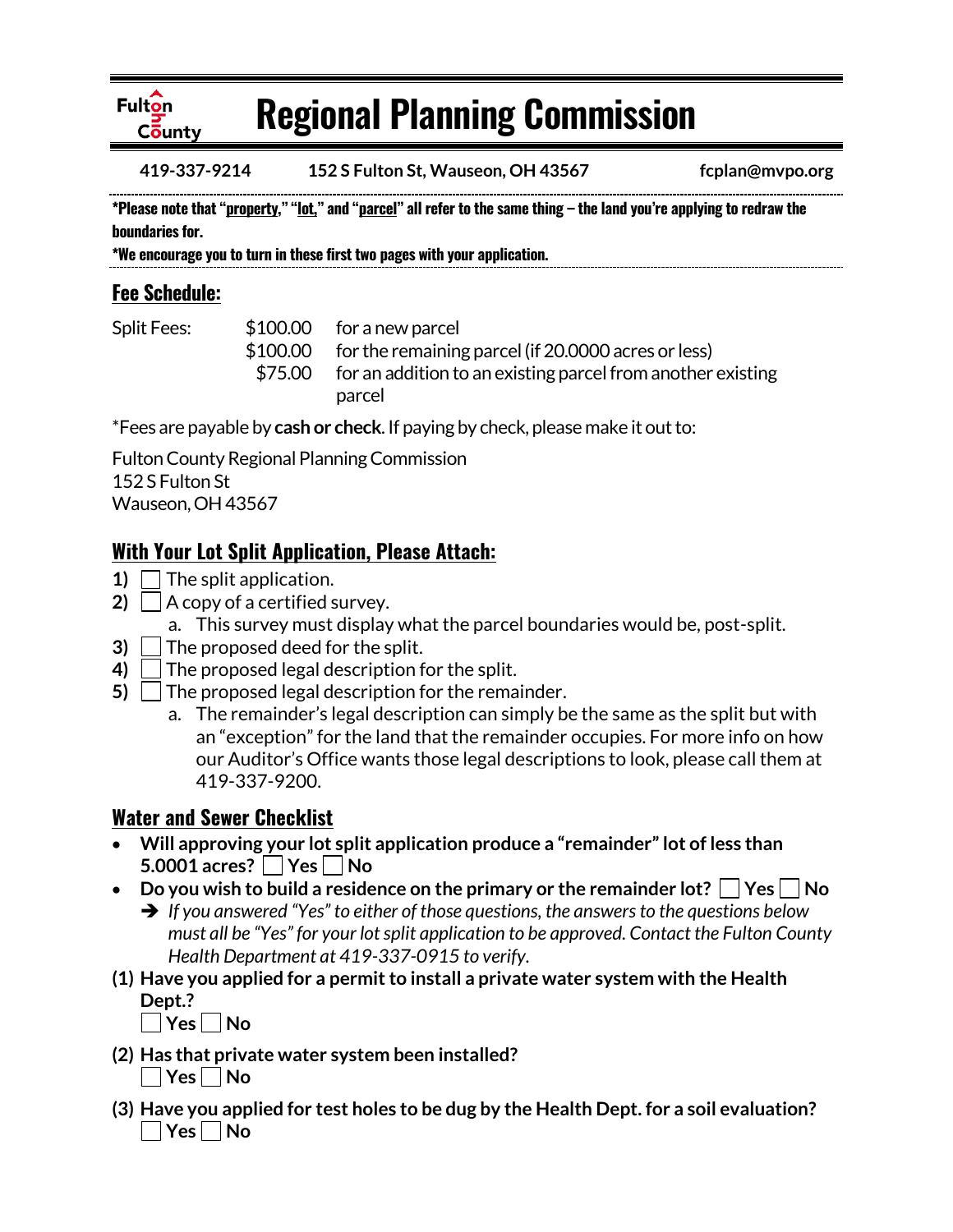### **Checklist for Lot Split Applications with an Existing Residence:**

If your lot split application involves an existing residence and you do not know the answer to any of these three questions, please call the Fulton County Health Department at 419- 337-0915 **before submitting your split application**.

*Not knowing the answers to these three questions may significantly delay the review of your lot split application.*

**(1) Do you have a permit on file for your well and/or sanitary sewer system at the Health Department?** 

**Yes No**

**(2) Do you know the location of your well and/or sanitary sewer system on your property?**

**No** 

If you have permits for your well and sanitary sewer system, the Health Department will have a design plan that indicates where on your lot they are.

**(3) Would your well and/or sanitary sewer system be within the proposed new lot lines of your split application?**

**Yes No**

If you have permits for your well and sanitary sewer system, the Health Department will have a design plan that indicates where on your lot they are.

# **Lot Split Approval Is Valid for Two (2) Years:**

By a resolution of the Fulton County Regional Planning Commission effective September 28, 1993, lot split approval is valid for a period of two years. If the deed for this lot split is not stamped "Approved" within two years, approval will expire and the Regional Planning Commission will require that the lot split be resubmitted.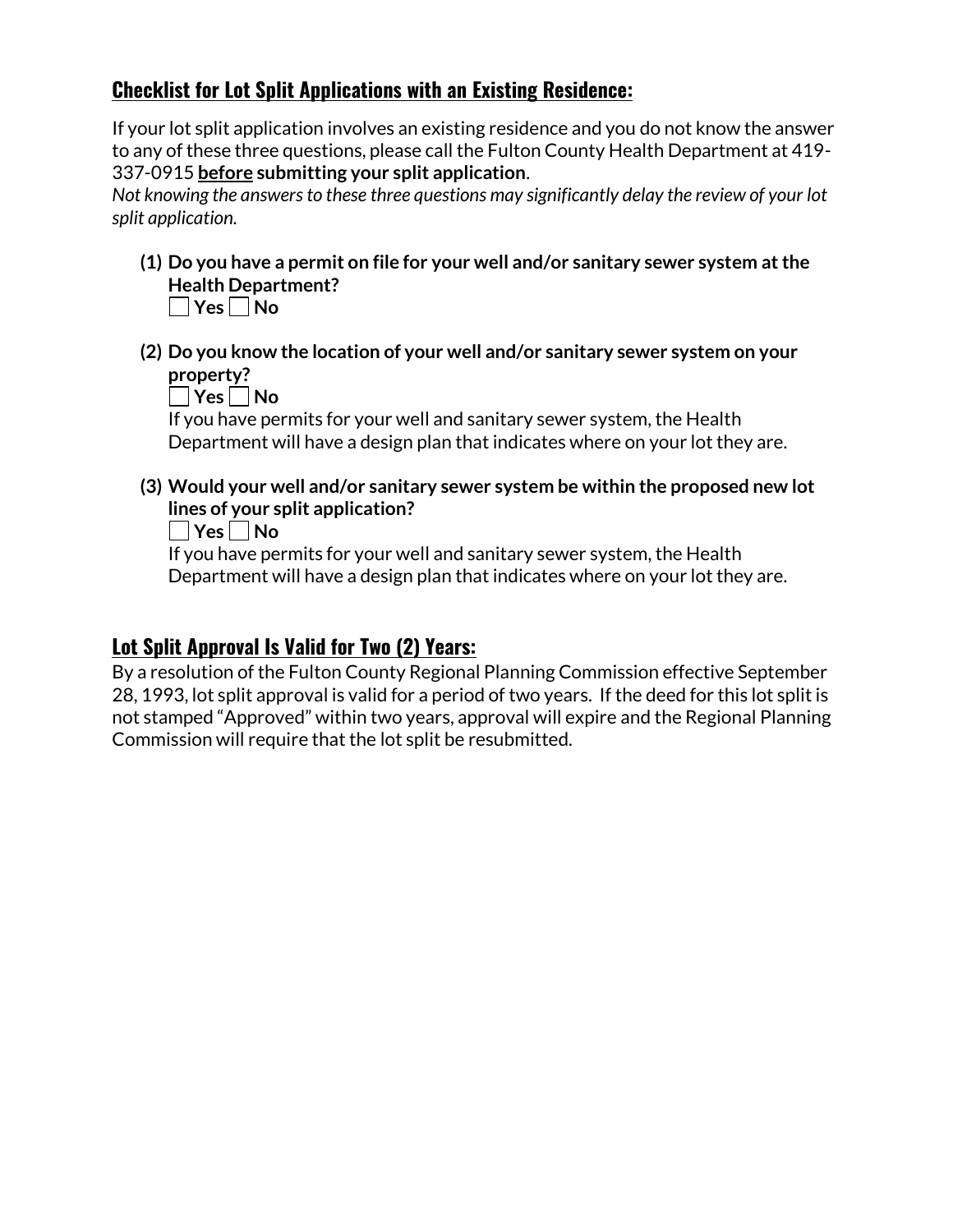# Fulton County

# **Lot Split Application**

| (For All Parcel Splits Up To and Including 20.0000 Acres)                                                                                                                                     |                              |
|-----------------------------------------------------------------------------------------------------------------------------------------------------------------------------------------------|------------------------------|
| <b>Applicant Information:</b>                                                                                                                                                                 | Application #: _____________ |
|                                                                                                                                                                                               |                              |
|                                                                                                                                                                                               |                              |
| <b>Property Owner Information:</b>                                                                                                                                                            |                              |
|                                                                                                                                                                                               |                              |
|                                                                                                                                                                                               |                              |
|                                                                                                                                                                                               |                              |
| Information about the Parcel You're Applying to Split:                                                                                                                                        |                              |
|                                                                                                                                                                                               |                              |
| Location (Section/Town/Range): __________________Township: _____________________                                                                                                              |                              |
| Size of Proposed Split: ____________ Acres Size of Remainder Lot: ____________ Acres                                                                                                          |                              |
| Which best describes the state of your parcel?                                                                                                                                                |                              |
| □Undeveloped □ Existing Residence Present □ Other: _____________________________                                                                                                              |                              |
| <b>Water and Sewer for Existing Residence:</b><br>$\Box$ Public $\Box$ Private $\Box$ None or N/A<br>• Type of Water Supply:<br>• Type of Sanitary Sewer System: Deublic Derivate None or N/A |                              |
| <b>Other Information for RPC Review:</b>                                                                                                                                                      |                              |
| Does your lot split application involve a Parcel Addition?<br>$\bullet$<br>o Yes No                                                                                                           |                              |
| • Does your lot split application involve an easement?<br>$\Box$ Yes $\Box$ No<br>O                                                                                                           |                              |
| Is your lot split application to be considered for Agricultural/Recreational Use Only?<br>$ Yes $ $ No$<br>O                                                                                  |                              |
| <b>Property Owner's Ultimate Goal of Parcel Split:</b><br>(Please include any future building plans here.)                                                                                    |                              |
|                                                                                                                                                                                               |                              |
| For Example, Three of the Most Popular Ultimate Goals Are:                                                                                                                                    |                              |

**(1)** "I will keep the parcel with my family's house on it. Then, I plan to sell the remaining parcel."

**(2)** "I will keep both the parcel with my family's house on it and the farmland that is on the remaining parcel. I want to separate them for property tax reasons." etc.

**(3)** "I want to sell this property to someone so they can build a house on it."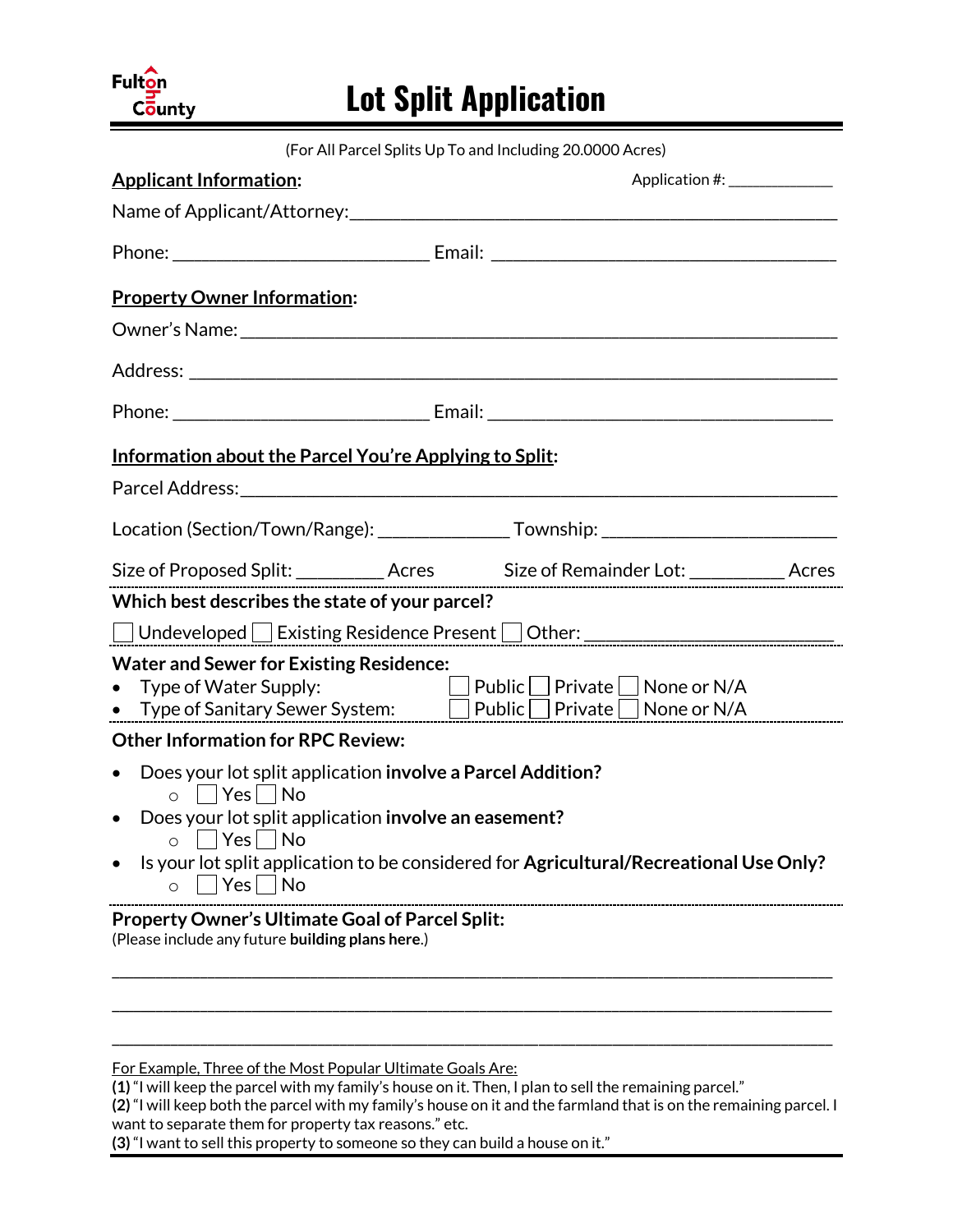### **How and where you turn this in for review:**

You have three (3) options:

- **1)** Via **mail** to the Fulton County Regional Planning Commission at 152 S Fulton St, Wauseon, OH 43567.
- **2)** Via **email** to [fcplan@mvpo.org.](mailto:fcplan@mvpo.org)
- **3) In-person** to 152 S Fulton St, Wauseon, OH 43567. Regional Planning is housed in the Auditor's Office.

# **What happens next?**

- **(1)** The Fulton County Regional Planning Commission will review the lot split. Review time varies based on the size and the number of proposed splits. For the most part, once your application is complete we begin our review. Our goal is to finish it in 5 business days.
- **(2)** The Fulton County Regional Planning Commission will send the lot split to the Fulton County Engineer's Office and/or the Fulton County Health Department.
	- a. The Fulton County Health Department will look at water and sanitary sewer system concerns.
	- b. The Fulton County Engineer will look at drainage and access concerns.
- **(3)** The Fulton County Regional Planning Commission will receive comments from those departments and then based on those comments, notify you if your split has been approved, denied, or put on hold.
- **(4)** The proposed description and proposed deed must be pre-approved by the County Engineer's Office. a. A good email for them is [engineer@fultoncountyoh.com.](mailto:engineer@fultoncountyoh.com) This proposed legal description and proposed deed that you send them can be a copy.
- **(5)** Then, the **original copy** of the proposed deed and proposed legal description must be (a) taken in-person or (b) mailed to the Fulton County Auditor's Office.
- **(6)** Then, the Auditor's Office will stamp and sign the new deed and description if they approve.
- **(7)** Then, the Regional Planning Commission will do the same if they approve.
- **(8)** Then, the proposed deed and proposed legal description must be recorded with the Fulton County Recorder's Office.

You can record your new deed and legal description in two (2) ways:

- a. To record **in-person**, take the new original deed and legal description to the County Recorder's Office at 152 S Fulton St, Wauseon, OH 43567.
- b. To record **via mail**, mail your new original deed and legal description with a self-addressed return address to

Fulton County Auditor 152 S Fulton St Wauseon, OH 43567

and the Auditor's Office and Regional Planning Commission will do that on your behalf. Then the applicant will receive a letter from the recorder stating that the process has been completed.